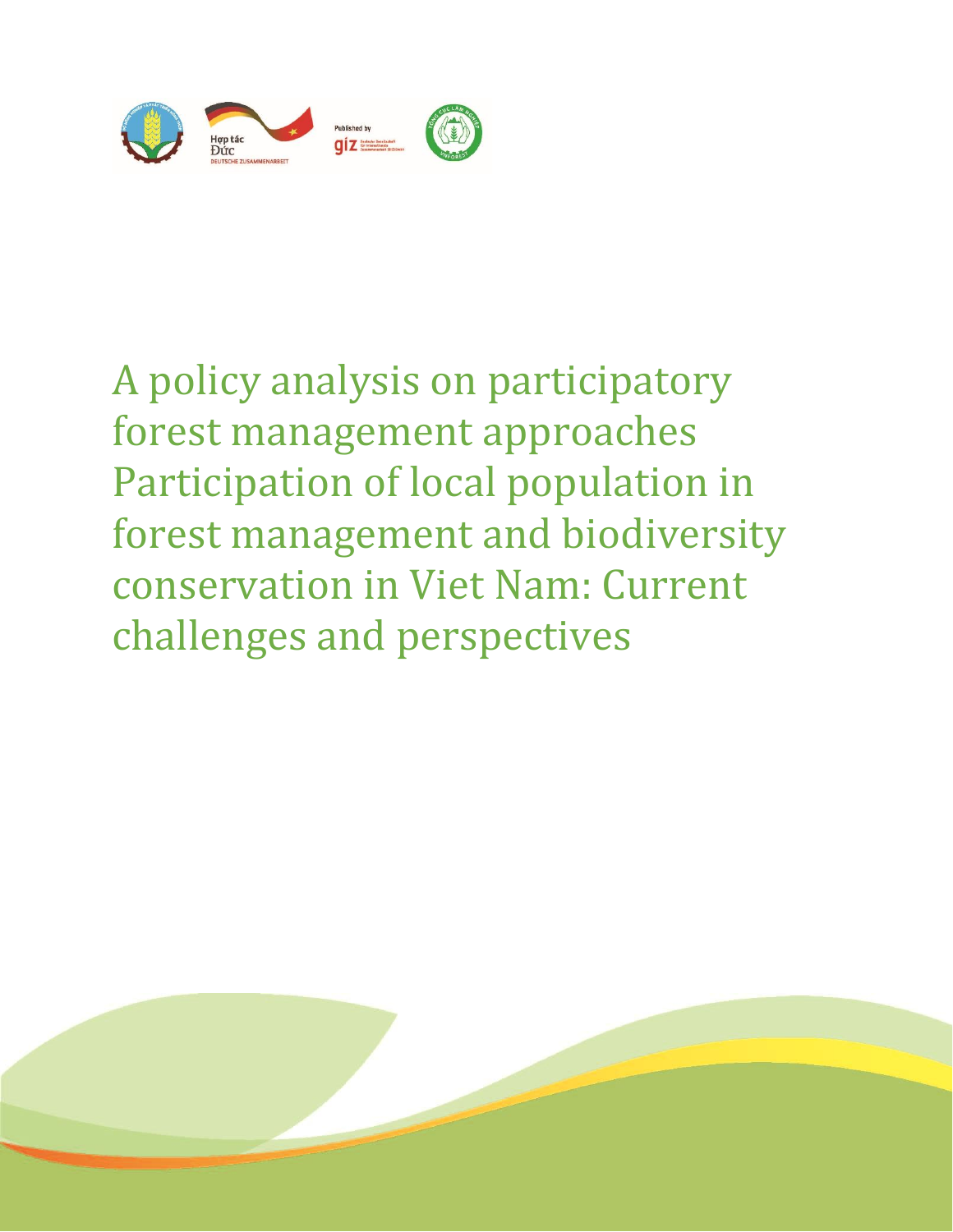### **Imprint**

**Published by the** Deutsche Gesellschaft für Internationale Zusammenarbeit (GIZ) GmbH

### **Registered Offices**

Bonn and Eschborn, Germany Programme on Conservation, Sustainable Use of Forest Biodiversity and Ecosystem Services in Viet Nam

As of 2020

**Author** Nguyen Viet Dung

#### **Disclaimer**

The findings, analysis, and interpretations expressed in this document are based on information gathered by GIZ and its consultants, partners and contributors.

GIZ does not, however, guarantees the accuracy or completeness of information in this document, and cannot be held responsible for any errors, omissions or losses which may result from its use.

#### **On behalf of the**

German Federal Ministry for Economic Cooperation and Development (BMZ)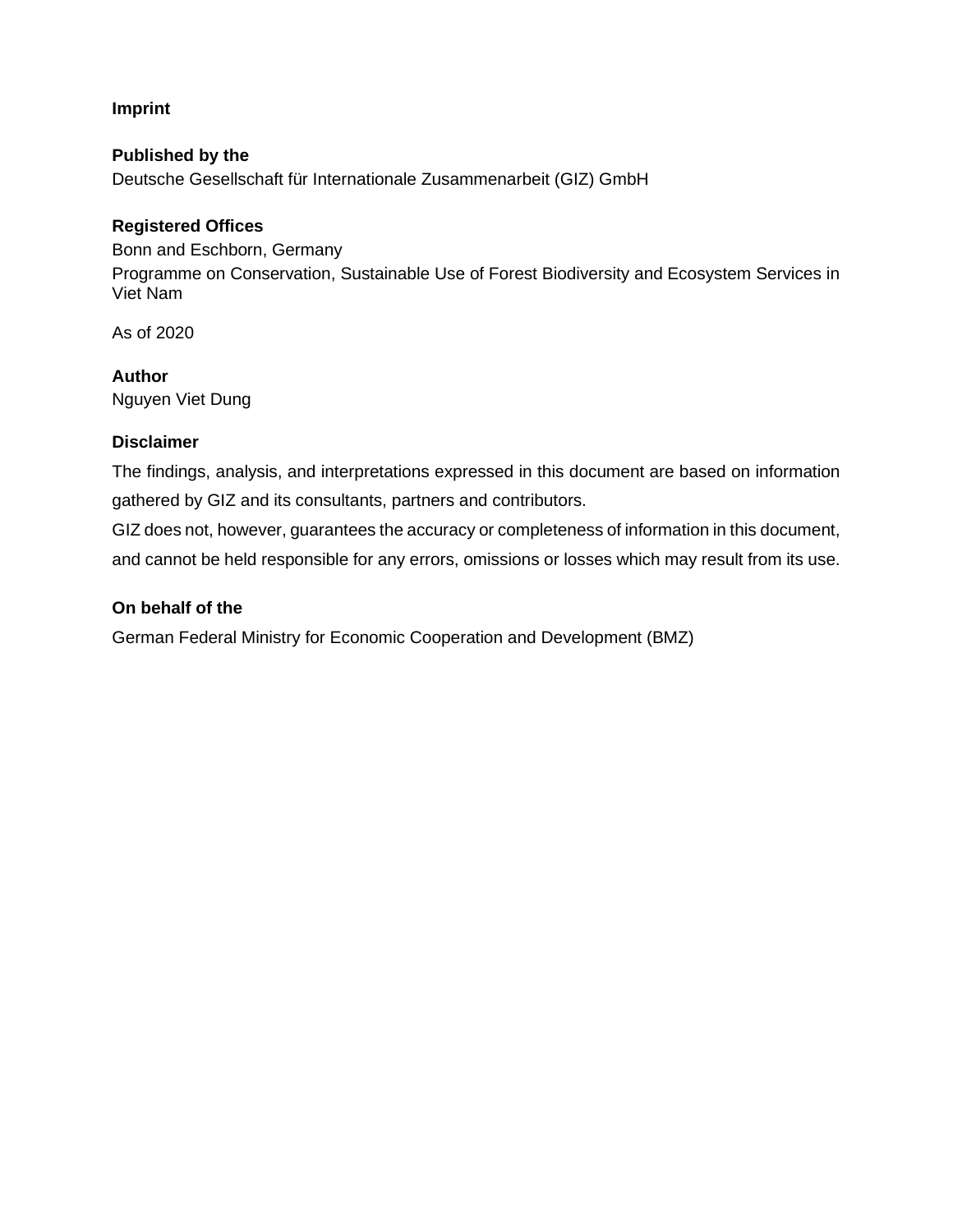## 1. SETTING THE CONTEXT AND ISSUES

For the last decades, since the Forest Protection and Development Law 2004 (FPDL) took in force, Vietnam has made significant efforts with extents to improvement and reform of forestry policies and managerial institutions, creating some remarkable changes in the forest governance systems nationwide. The most considerable achievement that is the process of socializing forestry activities which has transformed from centrallymanaged state monopoly to more decentralized management with increasing participation of multi-stakeholders including smallholders, local, communities and private sector as forest owners facilitated by forest and forestry-land allocation, forest and forest environment lease, forest protection and transaction of forest ecosystem services. Participatory forest management approaches have presented clear changes in

perceptions of policy makers and authorities at central and provincial levels, actual progresses and effectiveness that are still quite limited due to political, legal, institutional and financial barriers which have not been resolved by adequate and systematical manners.

Focusing on the people, this report will summarize and analyze current state of laws and policies, their related challenges and shortcomings, priorities and opportunities to improving and enhancing the actual, effective and stable participation of local communities in forest management, protection, usage and development in Vietnam. This discussion plays in the current context that the new Forestry Law being institutionalized for implementation that comes into effect on 1<sup>st</sup> January 2019, and referring to existing forest policies and regulations under the FPDL 2004, as well as other relevant laws (Land Law 2013, Civil Code 2015, Law on Biodiversity 2008) also being recommended to revise.

Since 1990s, the efforts of promoting and engaging local people in forest management is often placed at village or commune scales, where households, groups of households and village communities are main actors. Interventions given by programs and projects undertaken by the state or non-governmental organizations are mainly focused on transferring part of state responsibility of forest protection from state-owned forest organizations (forest management boards, forestry companies) to local people through contracting mechanisms (forest protection contracts) or allocation of natural forests, accompanied by monetary incentives or/and other supports paid in accordance to state relevant regulations. Field demonstrations and implementations in many provinces across the country on this approach are known as participatory village planning (on forestland use), community forestry, community forest management, forest co-management / collaborative management or benefit sharing. However, challenges raised from seeking truly effective and sustainable models suggests that, apart from "rhetoric" found in many reports addressing advantages and successes of participation, there is a big gap between state policies, local compliance, and workability in the field. Those evidences reflect that gap include not only the dis-connectivity, disappearance of collective management models shortly after projects ended, but also less support or hesitation given by provincial or district authorities to continue. That situation has contributed to the decline of natural forest in both area and quality that many localities have been experiencing. As a consequence, that political statements usually made up by local leaders requesting local villagers to be engaged in forests protection, ensuring forests with real owners and forestry careers for upland people, etc., has not yet been realized into appropriate policy actions and results.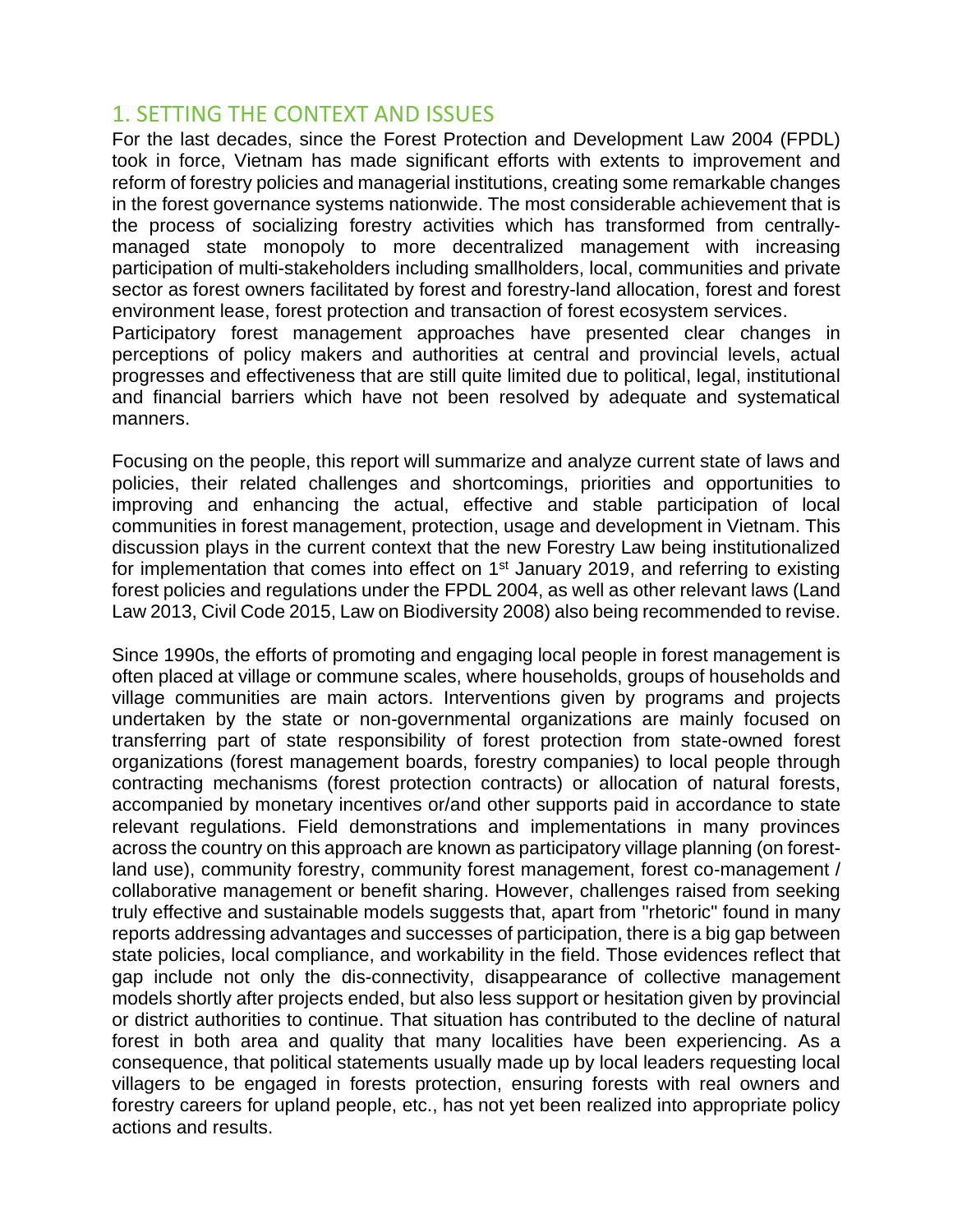According to the Ministry of Agriculture and Rural Development  $(2017)^1$ , by the end of 2016, Vietnam has 14,377,682 ha of forests, of which natural forests cover about 10,242,000 ha (71.2%) and the rest are planted forests (28.8%). In terms of management settings, in addition to 3,118,952 ha<sup>2</sup> (21.7%) of the forests being temporarily managed by Communal People's Committees (CPCs), about 11.3 million ha have been allocated to different groups of forest owners such as forest management boards (of special use forest, protection forest; 35%), households (20.4%), state forestry enterprises (SFEs, 11.2%), village communities (7.8%<sup>3</sup>) and other organizations and enterprises. As such, households and communities currently manage only more than 28%, the rest of the forests that is still dominated by state organizations (management boards, SFEs, CPCs). This raises concerns about the so-called "tragedy of the common" that natural forests are already suffering from illegal exploitation and encroachment. Overcoming this challenge in the political context as well as the history of natural resource management of Vietnam, participatory approaches need to be reviewed in order to propose changes or provide suggestions of adaptation with respect to laws (on ownership/tenure rights); integrated planning; institutions of management, coordination and implementation; financing and benefit sharing; capacity of monitoring and facilitation; priority considerations of priorities on gender, poverty and ethnic minorities.

## 2. LEGAL FRAMEWORK REVIEW

The Directive No.13<sup>4</sup> of the Party Central Committee's Secretariat Board in 2017 reaffirmed their political views and solutions on "participation" in the country's forest management and protection as indicated by the following points:

- Forest management, protection and development (FMPD) is the responsibility of the whole political system, agencies, organizations, households and individuals; strengthened monitoring given by people, communities, social organization and public media for FMPD;
- Promoted socialization/social engagement with mechanisms and incentives to facilitate people and economic sectors to participate in FMPD;
- Assembled the objectives of forest protection and development with supports to production development, living improvement, income generation, livelihoods and social security for local villagers, ethnic minorities in upland and border areas especially for forest dependents; completed allocation of forest and forestland with certificates to organizations, individuals, households and communities by 2018.

The above-mentioned political guidance then incorporated by the Government in the new Forestry Law (or the revised LFPD) which was approved by the National Assembly in

<sup>1</sup> Decision 1819/QĐ-BNN-TCLN dated 16/5/2017 by MARD on national forest status in 2016 (MARD, 2017a)

<sup>&</sup>lt;sup>2</sup> This data is inconsistent with the "unallocated forest area managed by the Commune People's Committee of 2,700,819 ha, representing 19.2% of the national forest area," according to the Report on Forest Protection and Development Plan 2011-2016. aligned with forestry sector restructuring presented by the Ministry of Agriculture and Rural Development at the Forestry Conference on March 17, 2017 (MARD, 2017b)

<sup>3</sup> During the five years of implementation of the Forest Protection and Development Plan, the area of forest allocated to the community increased from 298,984 ha in 2011, to 1,110,408 ha in 2015 (MARD, 2017b).

<sup>4</sup> Directive No. 13-CT / TW dated 12/01/2017 of the Party Secretariat Board on enhancing the leadership of the Party for forest management, protection and development.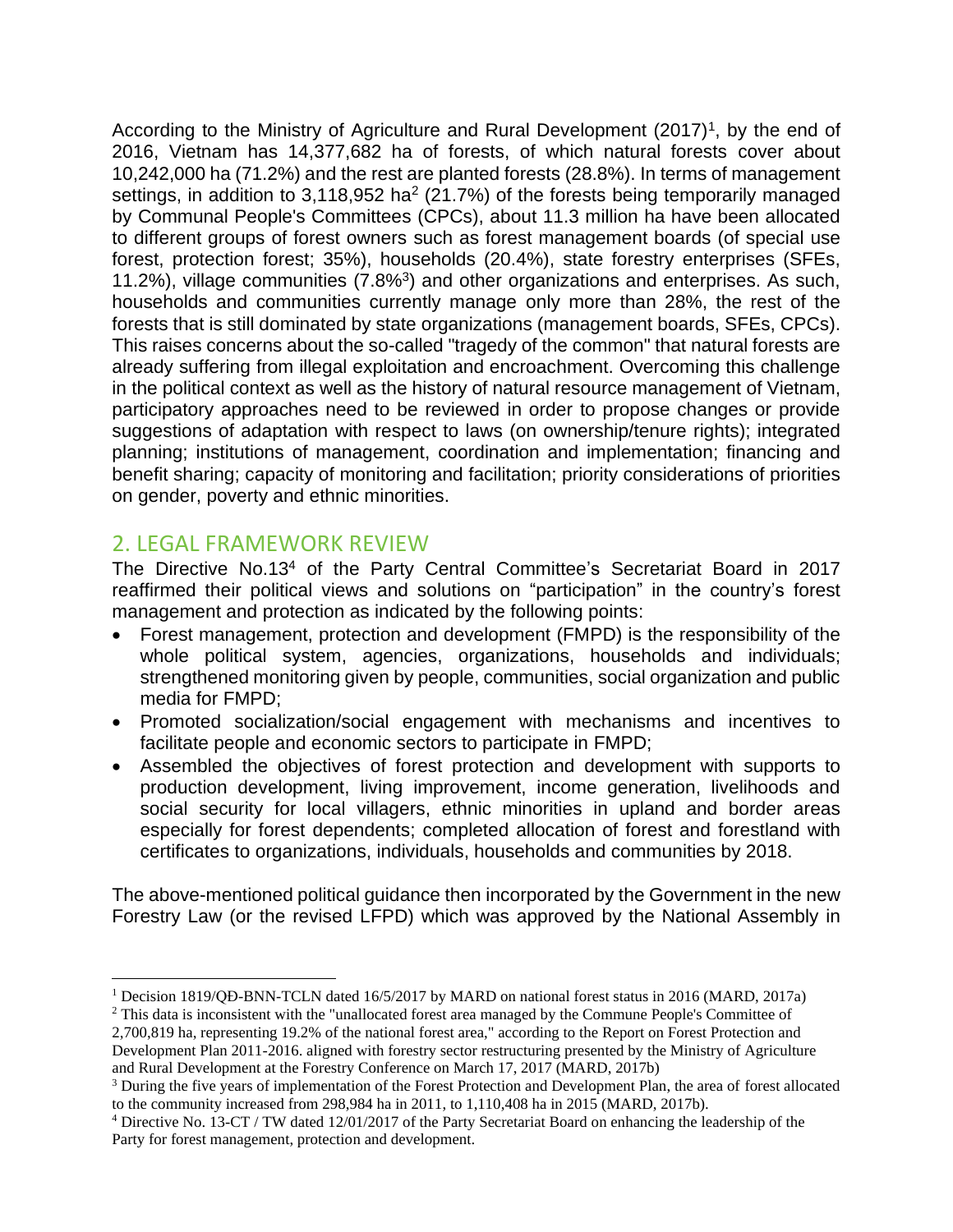November 2017 and will be enforced in early 2019, thereby, "participation" in forestry activities is already presented in Article 3 addressing the following principles:

- Socializing forestry activities; ensuring fairness in interest sharing between the State, forest owners, organizations and individuals engaged in forestry activities;
- Ensuring organizational settings with respect to commodity chains linking from forest protection, forest development, forest utilization to processing and trade of forest products in order to increase forest values;
- Ensuring transparency and participation of organizations, households, individuals, communities involved in forestry activities;

Compared to the FPDL 2004, the range of forest actors indicated by the new law is certainly broader, not only setting for forest protection, development and usage, but also expanding to forest product processing and trade. This means that not only the state playing their role in the past, but business and market are also key actors. As such, visioning commodity chains (forest products, forest services) becomes an important orientation for designing participatory forest management solutions; consequently, stakeholders involved in forest management would include those actors outside Vietnam, especially when forest products and forest environmental services are regulated according to international agreements such as VPA-FLEGT, FSC or REDD +.

The above contexts result to a difference in forest management compared to traditional approaches (monoculture, domestic, state-driven) as all stakeholders will (must) share approaches and development options on:

- Creating sustainable forest landscapes; diversifying socio-economic benefits from sustainable forest management (sustainable land use; secure of forest environmental service values)
- Promoting good governance of forest resources and roles of independent monitoring or multi-stakeholder monitoring;
- Ensuring multi-sectorial/cross-sectoral coordination in forest management with necessary safeguards to mitigate environmental and social risks.

As forest owners (Article 8 of the Forestry Law), households and communities are still considered as the target of national forest policies, although there are differentiation and limitation with regards to their rights and levels of engagement/participation among different types of forest, such as rights to ownership of natural and planted forest as production forest (Article 7), forestry planning (Article 12), forest allocation, forest lease (Articles 14, 16), participation in forest management (Article 24, 26), forest protection (Article 43), forest utilization (Article 58) or provision of forest environmental services (Article 65). Overall, these regulations do not differ significantly from the current regulations on the participation of households and communities under the FPDL 2004. As stated in the new Forestry Law, orientations to formulate coming forest policies must comply the following requirements:

- The State protects legitimate rights and interests of organizations, households, individuals and communities engaging in forestry activities;
- The State organizes and provide supports to the extent of management, protection and development of production forests; forestry seedlings; forest plantation; forest restoration; implementation of forest environmental services; longer rotation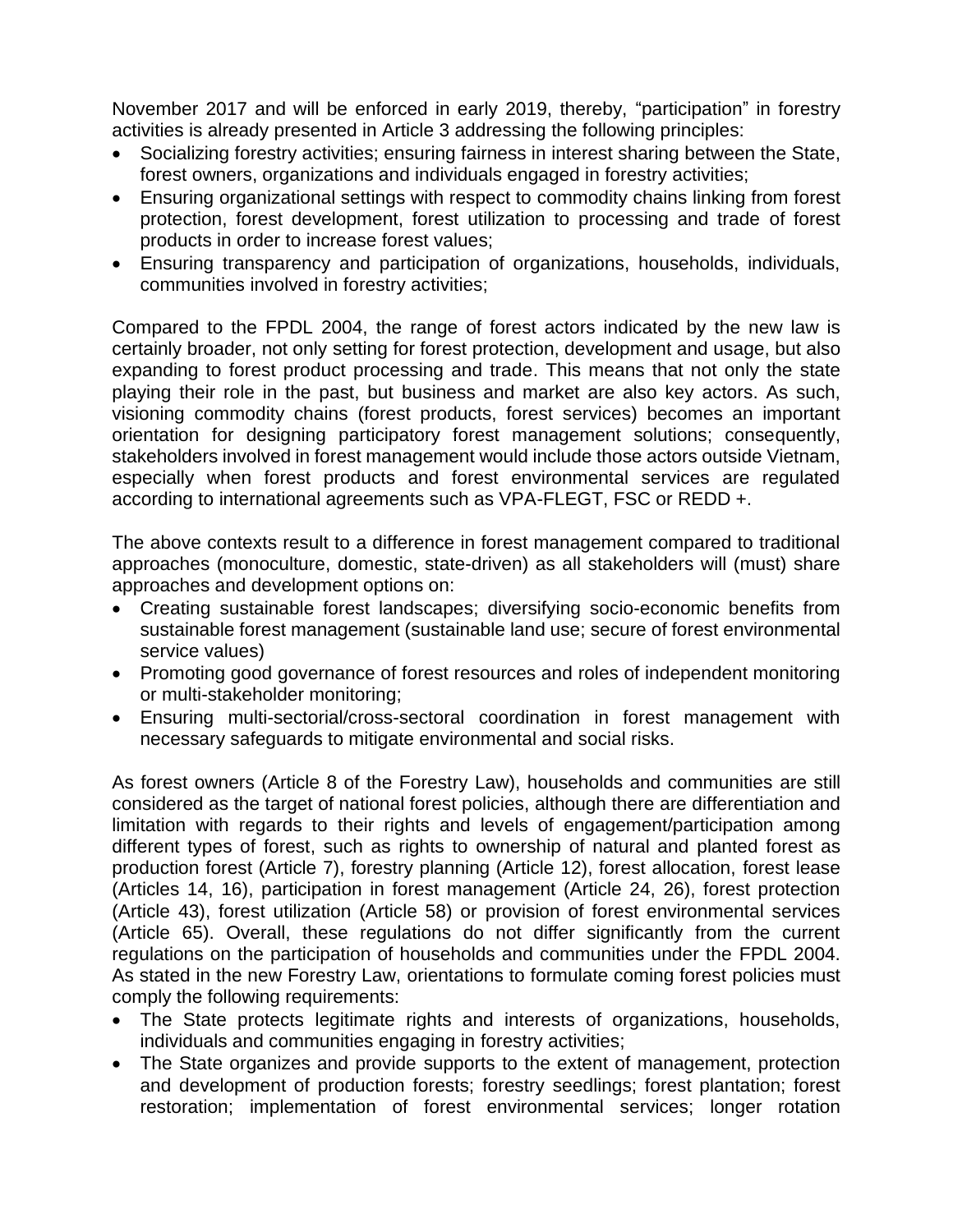plantation; conversion of small-timber forest plantation to large-sized wood plantation forest; sustainable forest management; processing and trading forest products;

• The State guarantees ethnic minorities, forest depending communities with forest and forestry-land allocation for combined agro-forestry and fishery production; having cooperation/collaboration and alliance with forest owners in forest protection and development; benefit sharing from forests; practicing culture and beliefs associated with forests according to the Government's regulations.

It can therefore interpret that the Government will apply/maintain participation of households and communities in forest areas through "forest allocation", "forest allocation associated with land allocation" (for production forests, customary forests) and "cooperation and alliance" with forest owners linked to "forest benefit sharing" (for management of protection and special use forests; plantation of production forests). Applying or improving application of such forest management forms may require the state to review its regulations and practices in place in order to clearly identify appropriate and effective institutions (of participation) and facilities (techniques, financing, capacity), ensuring consistency or harmony with other current regulations (on civil, land, economicservice organizations, functions of social organizations, etc).

The following assessment is a summary of the advantages and disadvantages related to promotion of local participation in forest management from the perspectives of setting priority issues.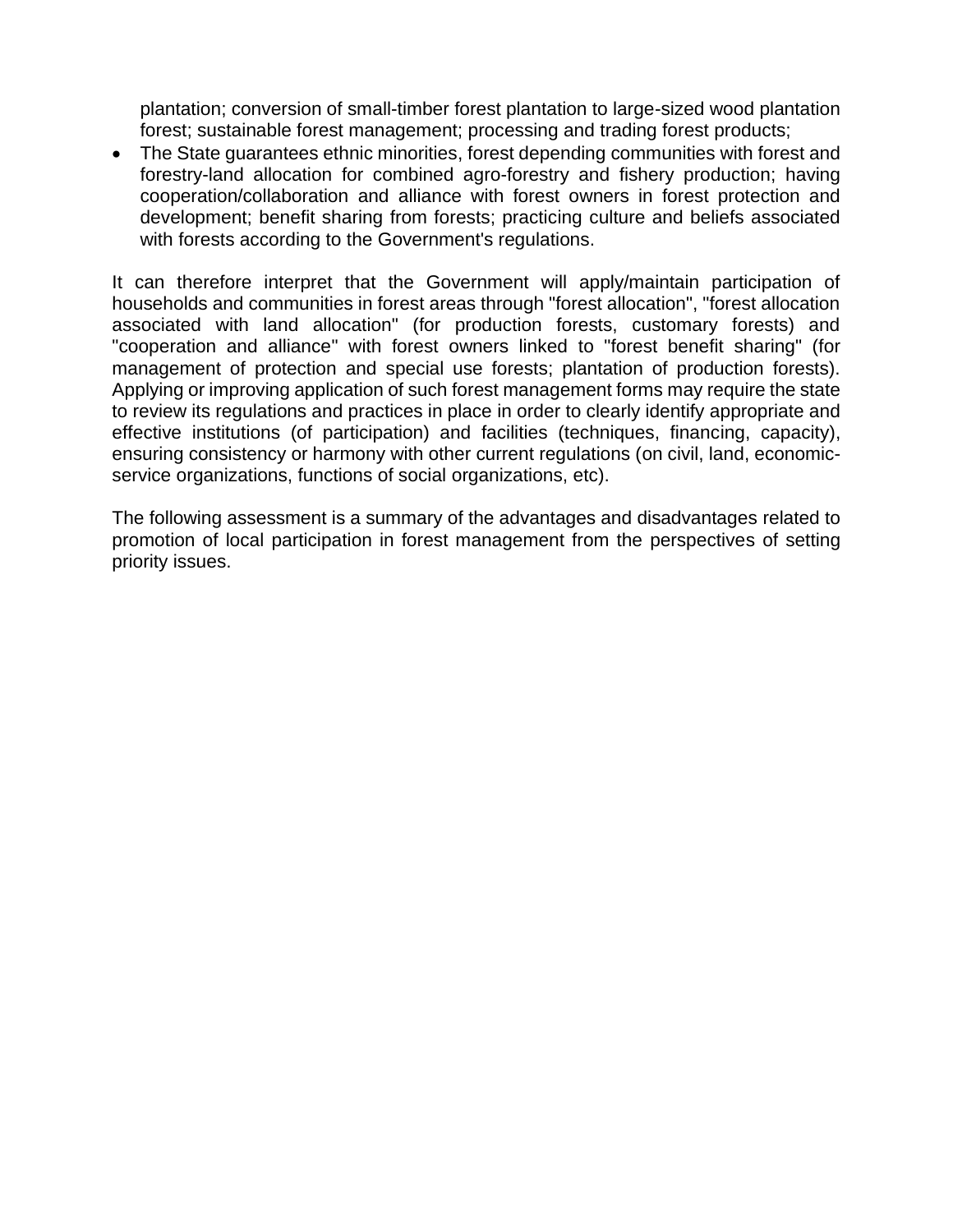| <b>Priority issue</b> | <b>Advantages/Opportunities</b>                                                    | <b>Disadvantages/Challenges</b>                                      |
|-----------------------|------------------------------------------------------------------------------------|----------------------------------------------------------------------|
| Forest                | - Specify the ownership of production forest which is planted forest of            | - There is no change in ownership of the natural forest (NF) in      |
| Ownership             | forest owners (Article 7, Forestry Law - FN).                                      | the FL (Article 7). It only recognizes the ownership of the entire   |
| <b>Rights</b>         | - Do not recognize the ownership rights, but recognize the rights of               | population represented by the State for most of the area of          |
|                       | forest owners in the community of customary forests (special use                   | special-use forest, protection forest (PF)                           |
|                       | forests), water protection forests (protection forests) (Article 5, FN).           | - Forest owners are not allowed to lease natural forest land to      |
|                       | - Be able to promote communities, households to become forest                      | organizations, households or individuals (Article 14, FL)            |
|                       | owners managed by the Commune People's Committee through                           | - The right to access forest and forest land according to            |
|                       | forest land allocation;                                                            | customary law of ethnic minority people is not legally recognized    |
| Interdisciplinary     | - National and provincial forestry planning (Article 10, FL) is the basis          | - It is unclear that the consistency of the forest planning with the |
| Planning and          | to resolve disputes/conflicts over forest land use between households              | provisions of the Planning Law including (guiding) the               |
| Cooperation           | and communities with forest owners as organizations; collaboration                 | participation of stakeholders related to (integrate / harmonize the  |
|                       | on forest landscape restoration (agroforestry); compliance to logging              | objectives, minimize risk) will come in effect in 1 January 2019.    |
|                       | ban;                                                                               |                                                                      |
|                       | - Ensure the participation of local communities in collecting,                     |                                                                      |
|                       | absorbing and explaining opinion on forestry planning (Article 12)                 |                                                                      |
| Policy, legal and     | - The legal framework on community forestry has been improved, in                  | - Lack of a comprehensive, consistent, low cost and trackable        |
| institutional         | line with the practicality of forest allocation aligned with land                  | policy; lack of detailed national data on community forestry;        |
| framework             | allocation; investment-support; forest products exploitation and use;              | - The village community is not a legal entity, so impossible to      |
|                       | benefit sharing; focus on village communities and productive forests               | develop appropriate community institutions for forest                |
|                       | (natural forests).                                                                 | development, forest product trade and PFES.                          |
|                       | - In 2016, the Forest Protection Department was assigned as the                    | - No national program found on community forest management;          |
|                       | focal point for monitoring and managing community forests in                       | - Forest Ranger Improvement (Decision 1920/QD-TTg by PM              |
|                       | Vietnam (Decision 01/QĐ-TCLN-VP dated 06/01/2016)                                  | dated October 24, 2014) does not include the task of community       |
|                       |                                                                                    | forest management                                                    |
|                       | - Requirements to initiate "Forest co-management", "community                      | - Results and lessons learned from the pilot benefit sharing from    |
|                       | participation in management" (special use, protection forest), "land               | sustainable Forest Protection and Development in accordance          |
|                       | use dispute resolution" (forestry companies) with village communities              | with Decision 126/QĐ-TTg in Bach Ma and Xuan Thuy NPs are            |
|                       | are available in forestry policies to 2020 in Decision <sup>5</sup> # 57 / QĐ-TTg, | not clearly publicized on possibility of scaling-up;                 |
|                       | # 24/2012 / QD-TTg, # 24/2012 / QD-TTg, # 126 / QD-TTg; # 17/2015                  | - The draft PM decision on forest co-management compiled by          |
|                       | / QD-TTg; # 886 / QD-TTg; Decrees <sup>6</sup> # 99/2010 / QD-TTg; 117/2010 /      | the Department for Forest Development has been delayed since         |
|                       | ND-CP; #118/2014 / ND-CP aim at households and village                             | 2015; the concept of "Forest Co-management" is not defined in        |
|                       | communities through forest management contract;                                    | the Forest Law, replaced by the concept of "cooperation,             |
|                       | - The Department for Management of Special-use Forests and                         | linkage" on forest protection and management.                        |
|                       | Protection Forests established from the Department of Nature                       | - The content of "collaborative management" or                       |
|                       | Conservation (under Vietnam Administration of Forestry) has the                    | "comanagement" is not mentioned in the "National Capacity            |

<sup>5</sup> Decision 57/QĐ-TTg dated 09/01/2012 by Prime Minister approving the National forest protection and development plan for 2011-2020; Decision 07/2012/QD-TTg dated 08/02/2012 promulgates some policies to strengthen forest protection; Decision 24/2012/QD-TTg of June 01, 2012 on investment policy for special - use forest development 2011 - 2020; Decision 126/QD-TTg on piloting benefit sharing in sustainable management, protection and development of special-use forests; Decision 17/2015/QĐ-TTg dated 09/6/2015 on Regulations on protection forest management; Decision 886/QĐ-TTg dated 16/6/2017 by PM approving the national program on sustainable forestry for 2016-2020

<sup>&</sup>lt;sup>6</sup> Decree 117/2010/ND-CP dated 24/12/2010 by GoV on organization and management of special-use forest systems; Decree 99/2010/ND-CP dated September 24, 2010 by GoV on PFES policy; Decree 118/2014/ND-CP dated December 17, 2014 on reform, development and improvement of SFEs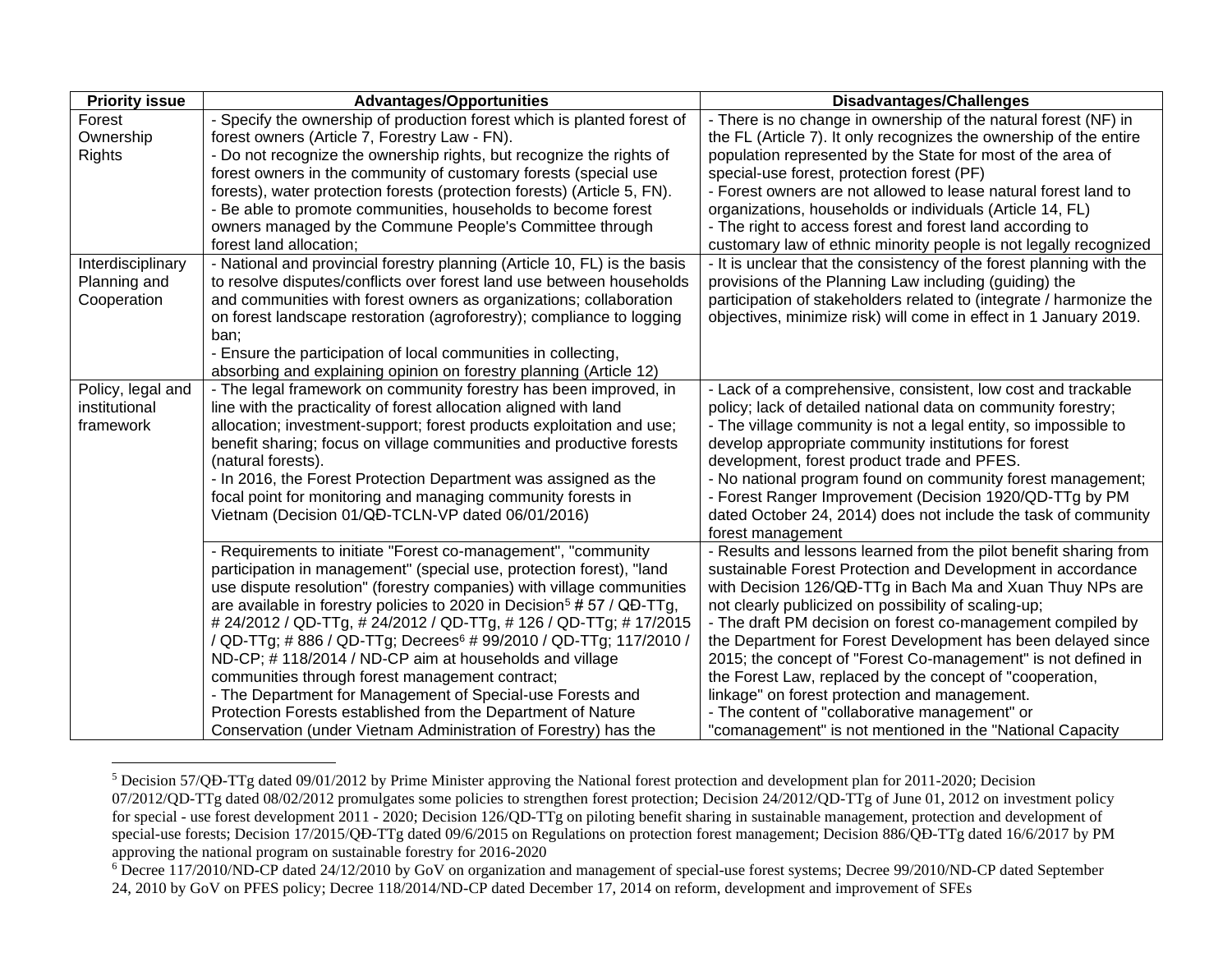|                                                               | responsibility to consult the Government on reforms of natural forest<br>management and protection forces according to the requirement on<br>staff reduction                                                                                                                                                                                                                                                                                                                                                                                                                                                                                                                                                                                                                                                                                                                            | Development Plan for Protected Area Management in Viet Nam<br>to 2025, with a vision to 2030" under Decision 626/QD-TTg.<br>dated 10/5/2017 issued by PM <sup>7</sup> ;<br>- There is no assessment of the "public services" of communities<br>participating in forest protection and management such as<br>cooperatives, cooperative groups, community forestry<br>enterprises;                                                                                                                                                                                                                                                                                                                                                                                                                                                                                                                                   |
|---------------------------------------------------------------|-----------------------------------------------------------------------------------------------------------------------------------------------------------------------------------------------------------------------------------------------------------------------------------------------------------------------------------------------------------------------------------------------------------------------------------------------------------------------------------------------------------------------------------------------------------------------------------------------------------------------------------------------------------------------------------------------------------------------------------------------------------------------------------------------------------------------------------------------------------------------------------------|--------------------------------------------------------------------------------------------------------------------------------------------------------------------------------------------------------------------------------------------------------------------------------------------------------------------------------------------------------------------------------------------------------------------------------------------------------------------------------------------------------------------------------------------------------------------------------------------------------------------------------------------------------------------------------------------------------------------------------------------------------------------------------------------------------------------------------------------------------------------------------------------------------------------|
| Management,<br>facilitation,<br>implementation,<br>monitoring | - Central policies require and encourage local authorities and forest<br>owners to apply co-management mechanisms;<br>- There have been many assessments and practical experiences on<br>forest co-management from ODA projects funded by JICA, WB, UN-<br>REDD, GIZ, WWF, FFI, PanNature, CERDA, RECOFTC, etc.<br>- There will be new models for forest management such as Adaptive<br>Collaborative Management Approach (ACMA) under the REDD + /<br>FCPF project in the North Central Coast 2018-2025 (model of District<br>Forest Management Board); Village Conservation Planning (VCP)<br>under the BCC / ADB / GEF project in Quang Tri, Thua Thien Hue,<br>Quang Nam 2018/2019<br>- Experiences from Governmental agencies (Vietnam Administration<br>of Forest) and NGOs (CIFOR, PanNature, FORLAND) on monitoring<br>participatory forest management and forestry activities. | - Lack of comprehensive, specific guidelines to apply; lack of<br>sanctions. Local policies (forest and forest management plans)<br>have not clarified measures to implement forest co-management<br>- The current policy has not clarified the role of NGOs to support<br>and consult especially assist local community to improve their<br>capacity in forest management.<br>It is necessary to clarify the scope and requirements for<br>collaborative forest management in sustainable forest<br>management / forest certification, REDD +, VPA-FLEGT at<br>different scales (village / commune, district, province / region<br>- Include "participation" and "collaborative management" in<br>forest governance monitoring and evaluation frameworks which<br>are currently developed or piloted under PFES, REDD + and<br>VPA FLEGT; or monitoring the Sustainable Forestry<br>Development Program 2016-2020 |
| Financial<br>mechanism and<br>benefit sharing                 | - There are many policies and guidelines on financing to support<br>community participation in forest management namely Decision #<br>07/2012 / QĐ-TTg, # 24/2012 / QĐ-TTg; # 38/2016 / QD-TTg;<br>Decrees #99/2010 / ND-CP; #147/2016 / ND-CP, #75/2015 / ND-<br>CP;<br>- PFES revenue tends to increase from 2018; The payments for<br>households and communities are higher and more stable<br>- Lessons learned from benefit sharing from REDD + pilot models,<br>collaborating with private sector on financing for forest protection and<br>management such as PFES                                                                                                                                                                                                                                                                                                               | - Local budgets are limited, delayed preventing investment, and<br>financial support for community participation in forest protection<br>and management in the area;<br>- Financial support for forest owners (VND 100,000/ha/ year) is<br>low, it is difficult to attract people to participate in forest<br>protection;<br>- Forest management boards, forestry companies prefer to<br>contract forest protection staff rather than with village<br>communities.<br>- Monitor and improve the effectiveness of PFES payments<br>associated with the formation of community institutions that<br>actually participate in forest protection and management.<br>- There are no Public-Private Partnership (PPP) directives<br>connecting private sectors with forest protection and<br>management and benefit sharing from ecotourism development.                                                                  |
| Gender, poverty<br>reduction, ethnic<br>minorities            | - Policies have focused on ethnic minority and the poor linking forest<br>protection and improvement of people's life in buffer zones;                                                                                                                                                                                                                                                                                                                                                                                                                                                                                                                                                                                                                                                                                                                                                  | - Involvement of women in forestry policies has not been<br>institutionalized;                                                                                                                                                                                                                                                                                                                                                                                                                                                                                                                                                                                                                                                                                                                                                                                                                                     |

<sup>7</sup> The project also aims to implement the "National Biodiversity Strategy to 2020 with a vision to 2030" (Decision 1250/QĐ-TTg dated July 31, 2013) and the "Strategy for management of special-use forests, marine protected areas and inland water PAs in Vietnam to 2020 and vision to 2030 (Decision 218/QD-TTg dated 07/02/2014) and the "National planning for special-use forest system to 2020 with a vision to 2030" "(Decision 1976/QĐ-TTg dated 30/10/2014)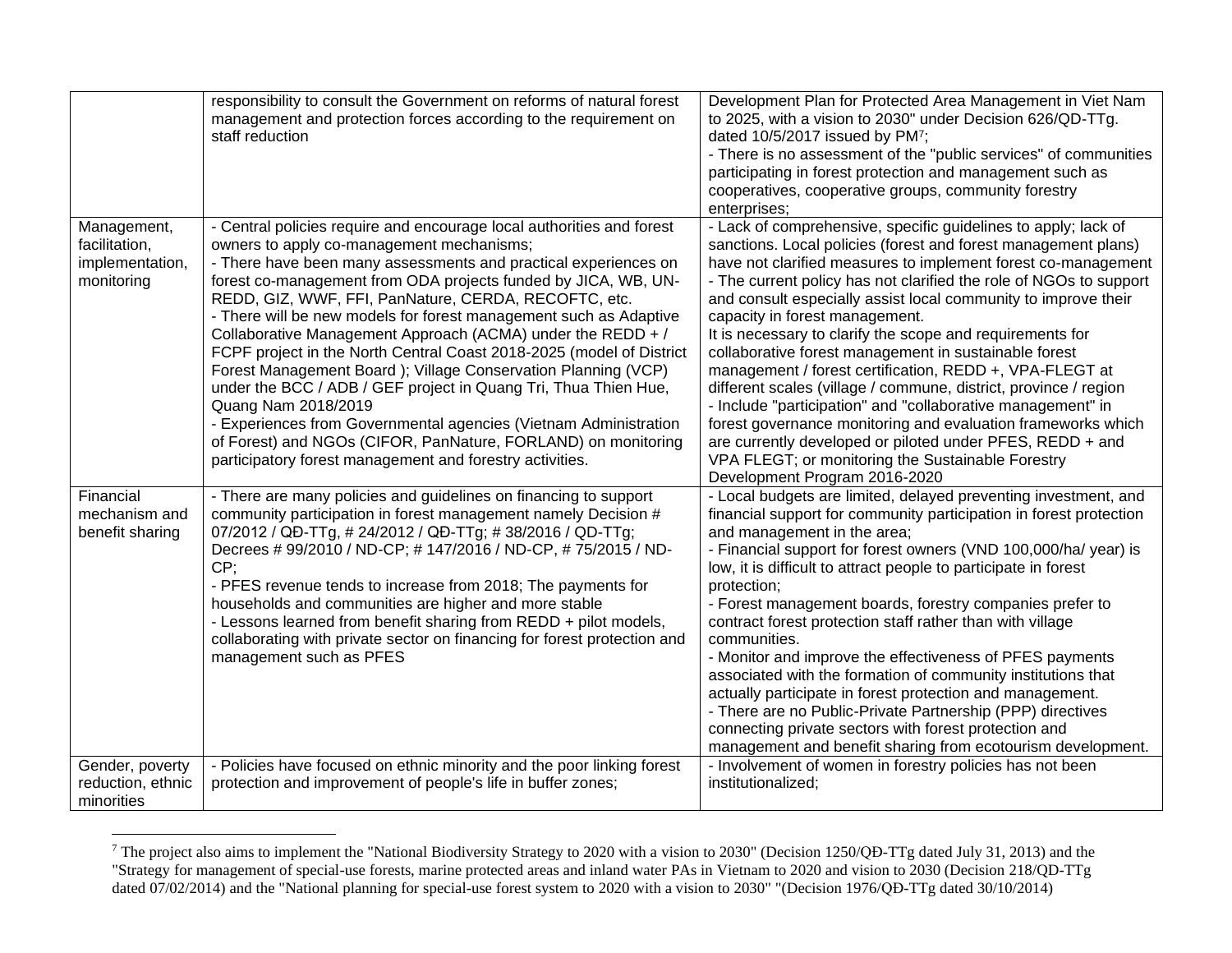| - Many livelihood credit policies for low intensive households can be | The traditional intellectual property rights of ethnic minority |
|-----------------------------------------------------------------------|-----------------------------------------------------------------|
| integrated / combined with state forest protection and management     | communities' traditional medicine are not protected by law for  |
| programs.                                                             | the equal benefit.                                              |
| - REDD + and the FLEGT VPA require the State to abide                 |                                                                 |
| international law and realize the agreements on community rights,     |                                                                 |
| ethnic minority, and gender.                                          |                                                                 |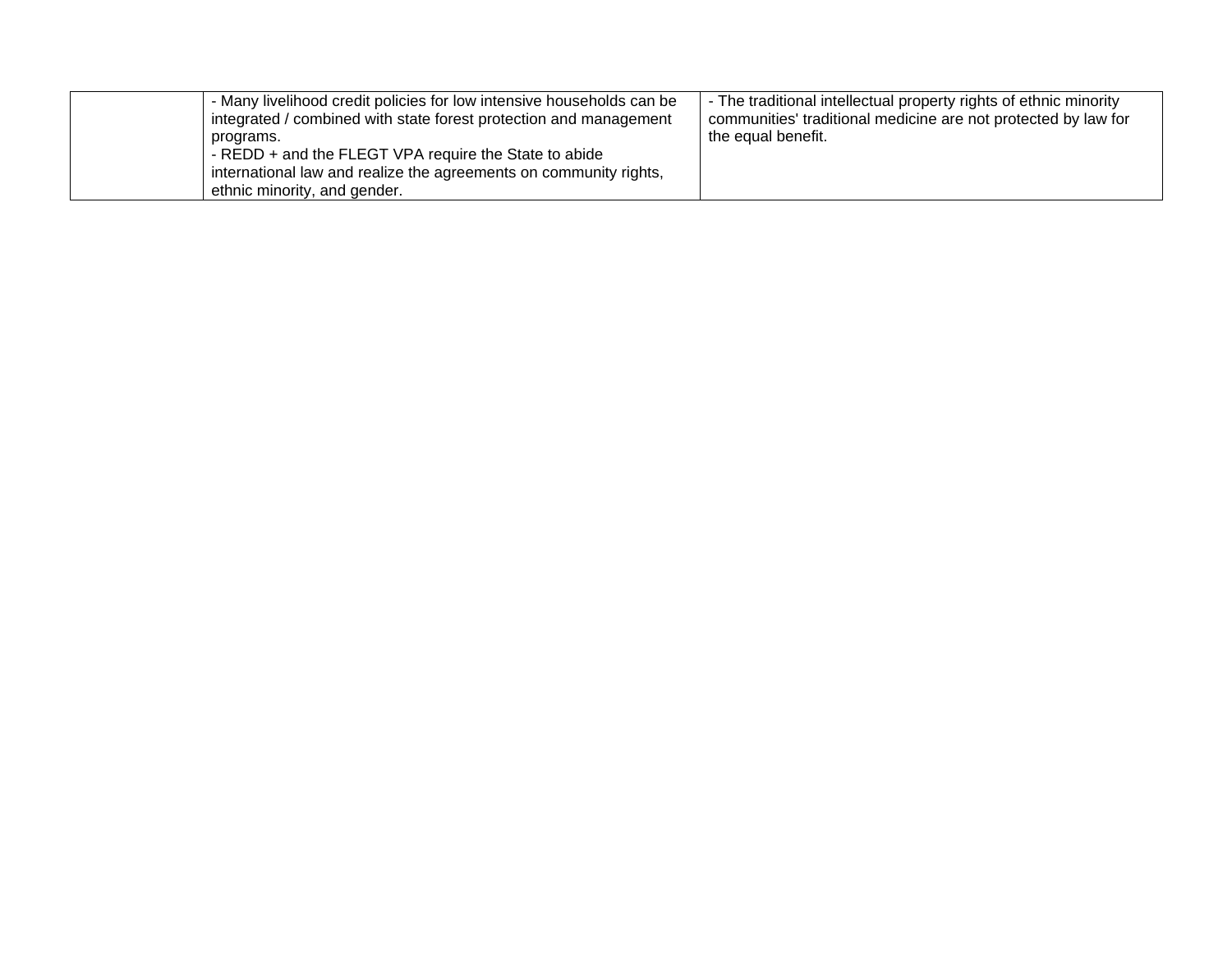## 3. KEY ACTORS AND LESSONS LEARNT

The Vietnam Administration of Forestry (VNForest of MARD) is the focal point functioning in state management and advice to the Government on national forestry operations, including multi-stakeholder collaboration in forest management, protection and development, forest product processing and trade. Their current organizational reform and management practices show that efforts to further formulate initiatives and policies to increase multi-stakeholder participation in forest management, or more specifically on forest co-management, need to include different VNForest's agencies such as Forest Protection Department, Department of Special-use and Protection Forests Management, Forest Development Department, Legal-Inspectorate Department and Forest Protection and Development Fund. VNForest also needs to involve and collaborate with the General Department of Land Administration and the General Department of Environment (MONRE), in addition to relevant agencies from MPI, MOF, MOJ and Committee for Ethnic Minority Affairs.

Local governments (provincial, district, communal people's committees) and provincial agencies (DARD, DONRE, Department of Finance, Provincial FPD and FPD Fund) and state forest owners (management boards, forestry company) must be key players in both policy shaping and implementation. Their vision, awareness and experience in forest management that are important to shape institutions and enforcement measures for collaborative manners. Such forest owners and local forest rangers can also assist local communities and households joining in consultation processes with regards to comanagement initiatives and agreements, thus their feedbacks to be then incorporated in relevant policies.

The Central Forestry Project Management Units of MARD that is a focal point for the initiative Adaptive Collaborative Management Approach (ACMA) under the FCPF / ERPD project to be implemented in six Northern Central provinces from 2018-2025, and the UN-REDD/UNDP program, the ADB/BCC/GEF funded project supporting village conservation planning (VCP) in the Central Coastal provinces, or JICA projects on forest co-management in Lam Dong and resource management in the North West should be coordinated and consulted on both technical and financial issues for policy development and piloting.

Local and international NGOs with experiences in forest co-management, community forestry, monitoring and evaluation of forest governance, PFES, SFE reforms in land use, forest restoration, securing rights for ethnic minorities, such as WWF, FFI, CIFOR, RECOFTC, SNV, ICRAF, Winrock, Forest Trends, Tropenbos-Vietnam, PanNature, CERDA, CSDM, CIRUM, COPE; networks such as VNGO-FLEGT, FORLAND, Vietnam REDD + Network, etc. can share their experiences and play roles in facilitation and monitoring towards participation. With this perspective, national and provincial associations of forestry sciences, associations of national parks and protected areas, social organizations (e.g. Farmers' Association, Vietnam Forest Owners), experts from FIPI and forestry departments, universities that should also be connected to discussion and consultation.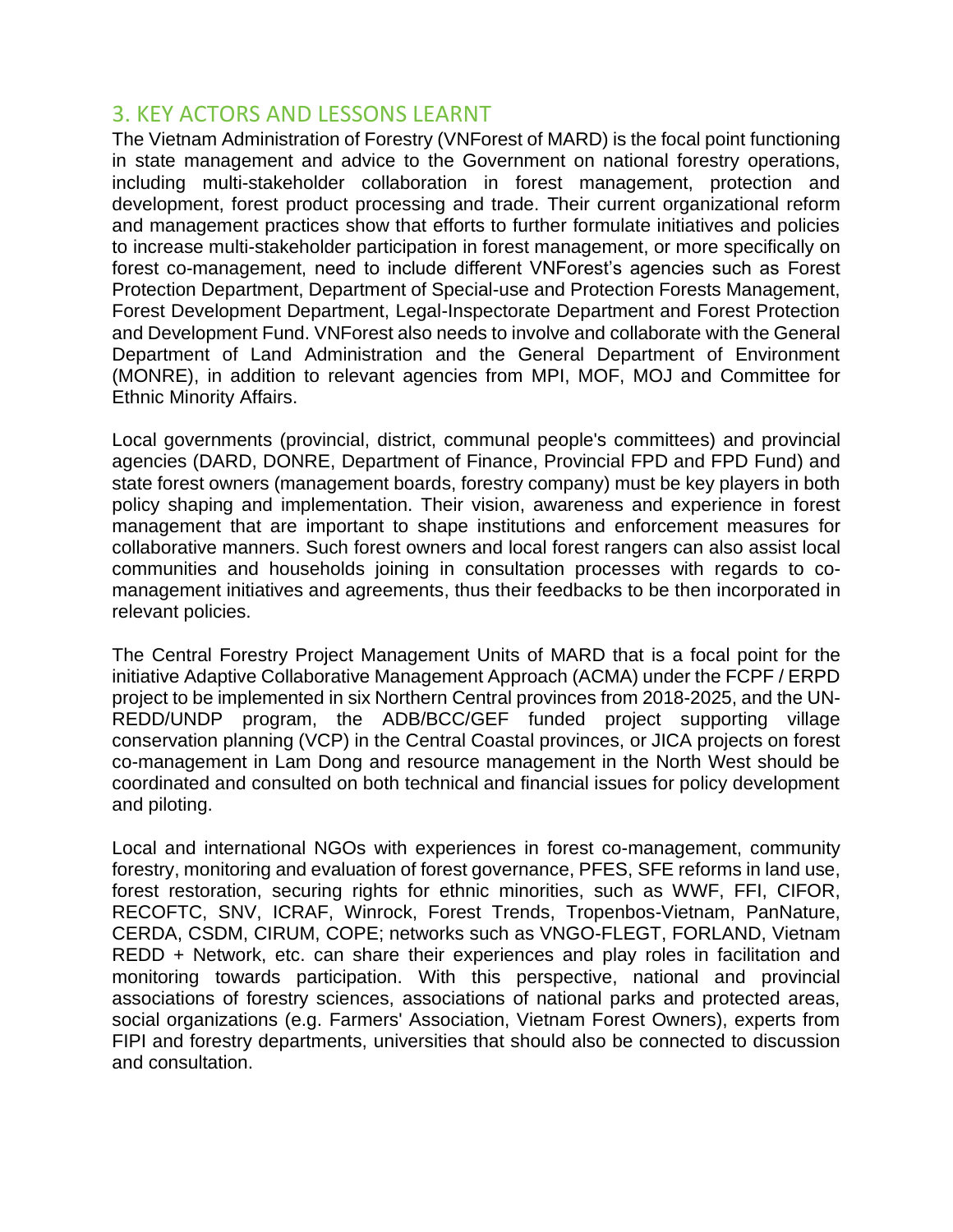Finally, with a vision of creating sustainable landscapes, so identifying and involving hydropower, forestation, tourism, rubber, coffee and other high-tech agriculture companies in forestland use is also considered necessary and appropriate.

The experience of engaging and retaining stakeholders in forest management in Vietnam, particularly local forest dependent communities, could has come up with some of key lessons and messages as follow:

- Raising awareness of the necessity and urgency of a real, adequate, effective participation of local communities and key stakeholders in sustainable forest management;
- Sharing state power and responsibility for forest management and adopting new participatory institutions with a fair and transparent benefit sharing that are a good way to promote good governance or shared-governance in forestry sector; not trying to form new state organizations;
- Maintaining multi-stakeholder participation in forest management is seen as a process of engagement, negotiation, mutual learning, changing individual and collective behaviors which needs time, commitment, resources and impetus for shaping shared goals and action plans; and secure generation of cash and non-cash benefits compatible to low income ethnic minorities and local communities as core motivation;
- There should be regulations and policies to support implementation; encourage and empower forest owners (organizations) to actively take actions; promote the role of state agencies, NGOs or intermediaries such as the Forest Management Council in monitoring and active assistance.
- There should be a policy guiding the coordination and integration of budgetary and non-budgetary resources for participatory forest management at both management and implementation levels;

# 4. CORE ISSUES TO PUTTING FORWARDS

In 2018 and beyond, while the Government of Vietnam is developing and issuing guidelines for the implementation of the new Forest Law, continuing to implement other existing forestry policies, and proposing changes in related law, the advocacy of people / community participation in forest resource management should consider the following priorities and options:

a - Should there be a separate policy to regulate and guide the facilitation of collaborative/ participatory forest management?

- Inherited the existing forest co-management (draft), continue reviewing, revising and mobilizing to (re)form a decision issued either by the Prime Minister or MARD minister in accordance with the new Forestry Law;
- Redefine scope of main contents of collaborative management then to propose integrations / combinations into those decrees or circulars guiding the implementation of the Forestry Law;
- Based on existing regulations, incorporating REDD + and PFES policies and programs, MARD could develop and issue a separate proposal/project to implement forest co-management and collaborative management nationwide;
- VNForest could develop, consult and issue a technical guideline for state forest owners to collaborate with forest rangers and local authorities on the application of forest co-management; and integrating into the annual work plan of the forest owners;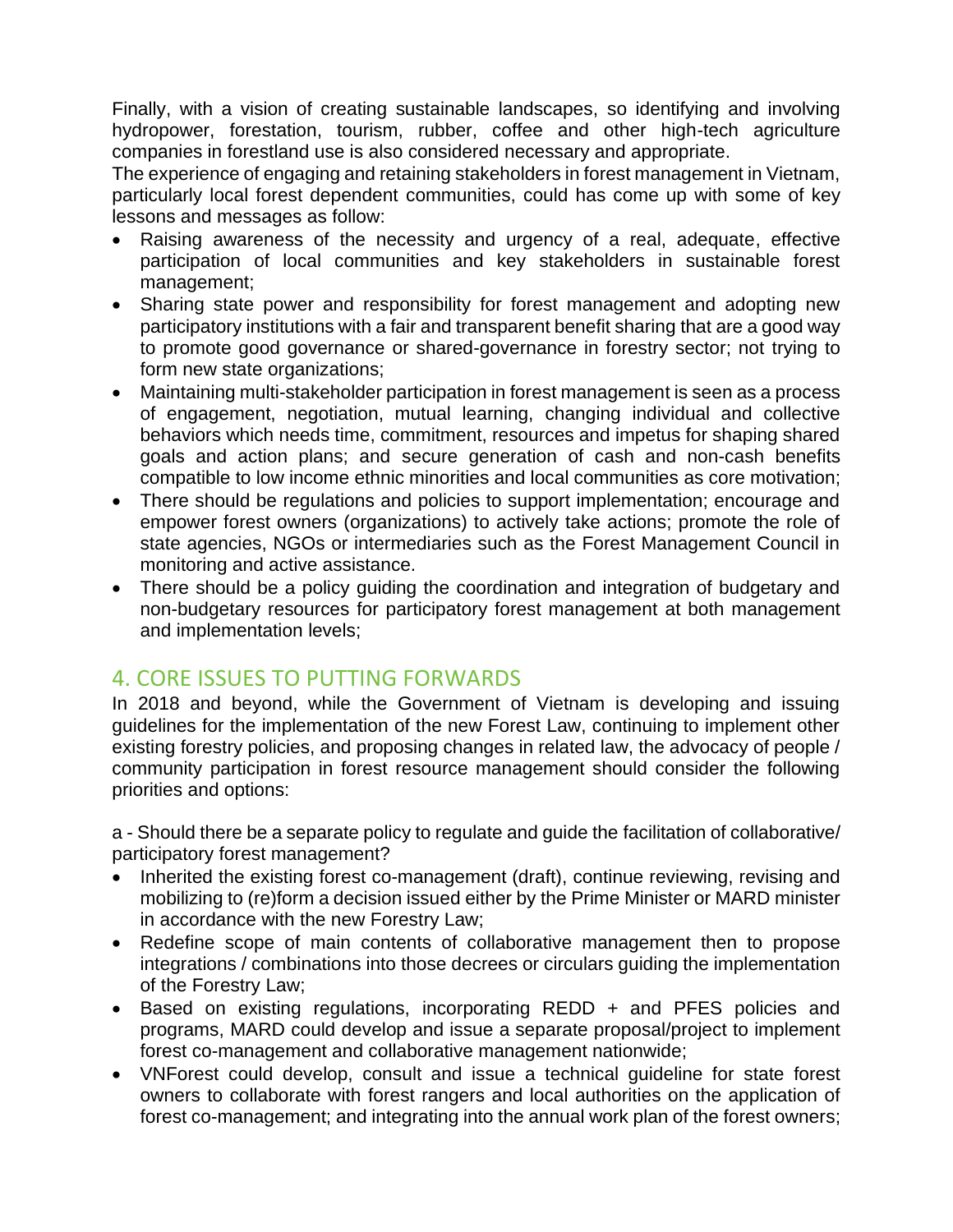b - Review, evaluate and define the scope and types of innovative institutions for collaborative forest management in line with Vietnam's political and legal context, including:

- Identify relevant institutions for enabling collaborative forest management that are rather than village community, including scaling up at commune, inter-commune, district or inter-sectorial forests levels;
- Review and select models as Forest Management Council (district level) to connect local state forest owners and link them with local households and communities in shared planning, resource coordination and monitoring implementation of comanagement activities;
- Optimize participation of provincial FPD Fund and using PFES funding to promote effective forest protection and management in collaborative models;
- Transform and upgrade voluntary or cooperative institutions of communities themselves into legal entities such as community cooperatives, cooperative groups, community forestry enterprises with supports from the existing (relevant) regulations in providing forest protection and management services to the state; and state forest owners;
- Review or pilot community protected area models (CPA/ICCA) for community forest areas that are high-valued conservation protection forests through purposes of multifunctional use and management (conservation, livelihood, services); social organizations/ NGOs models collaborating with the state on special-use and protection forests management through technical cooperation or long-term forest lease.

c - Link forest management with the implementation of Forest Protection and Management Plans, special-use and protection forest areas and forestry companies

- Review and prioritize resolutions of land use disputes, conflicts, and illegal encroachment between villagers and forest owners; addressing the shortage in land use;
- Identify, demarcate based on the results of forest inventory, grant land use rights to forest owners, and fully consider the customary role of local communities;
- Support community, and buffer zone households to participate in forest restoration, large-scale forest plantation, improve forest landscape by agroforestry;

d - Provide guidance on how to develop a benefit sharing mechanism as a core for identifying stakeholders in forest management under long-term sharing plans that are appropriate to the context of natural forest closures given by law;

e - Evaluating the willingness, capacity building needs of stakeholders responsible for management, facilitation, implementation and monitoring of policies and implementation of collaborative forest management, including forest rangers, forest owners, local authorities and community representatives, social / non-governmental organizations, etc. Establish and operate networks of facilitators, trainers or consultants on the development of forest co-management; develop specialized forest management training courses for forestry faculties and universities;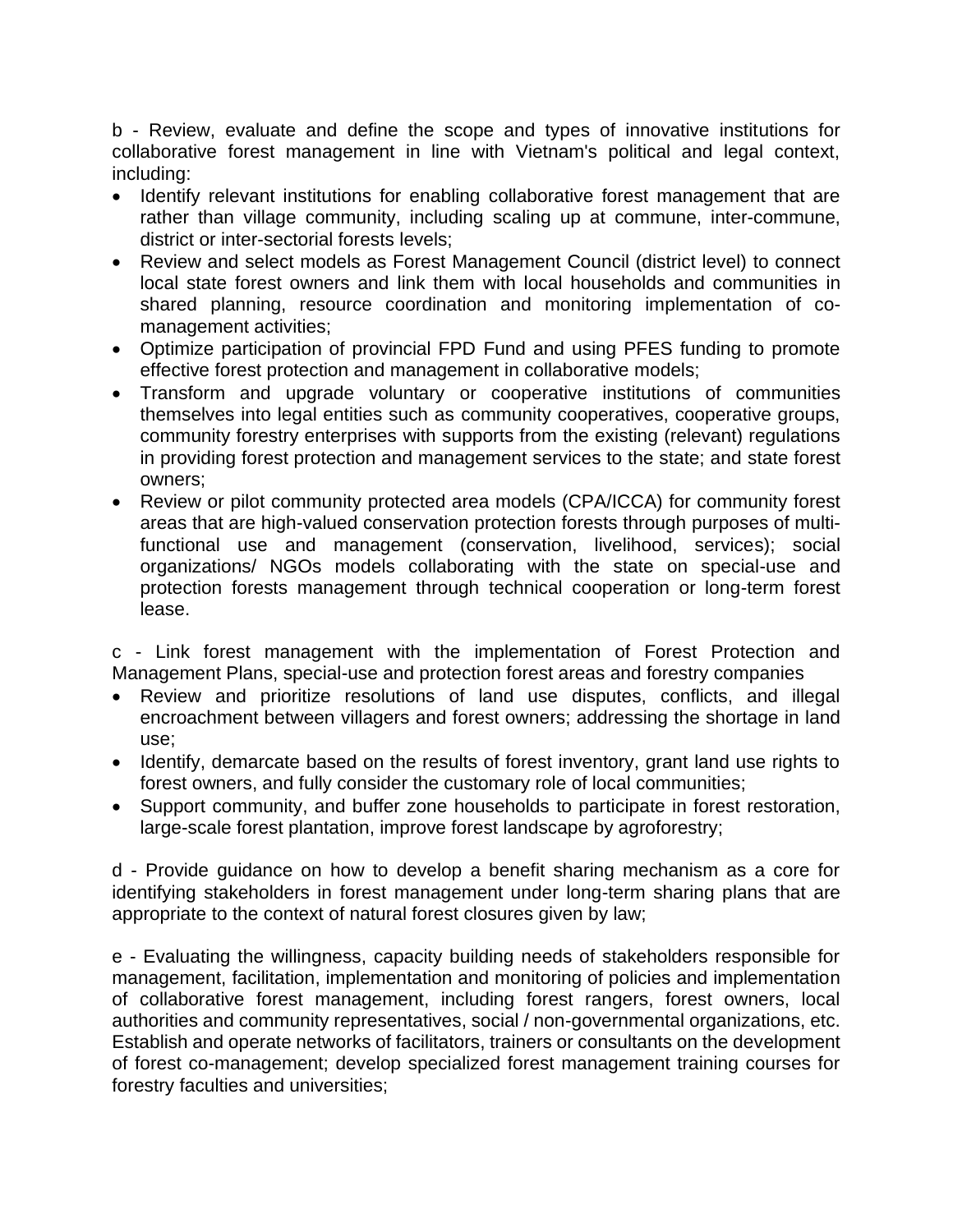f - Integrate content of participation/collaboration in forest governance monitoring and evaluation frameworks currently being developed by stakeholders or PFES monitoring.

## 5. OPTIONS OR RECOMMENDATIONS

- Define a framework for collaborative forest management priorities to advocate adequate integration into draft guidelines for the implementation of Forest Law (decree level)
- Review and evaluate the effectiveness of existing models of forest management cooperation as a basis for recommendations to promulgating policies or guidelines in line with legal framework (guideline) for FMP;
- Support and motivate establishment and operation of a facilitator network for forest co-management; including plans to implement capacity building activities;
- Collaborate with VNForest and non-state organizations to pilot models of Forest Management, Protection and Development with priority given to protection forests and special use forests;
- Support, promote the integration of collaborative forest management in Vietnam Forest Governance and Monitoring Framework, or PFES, REDD +, FLEGT monitoring.